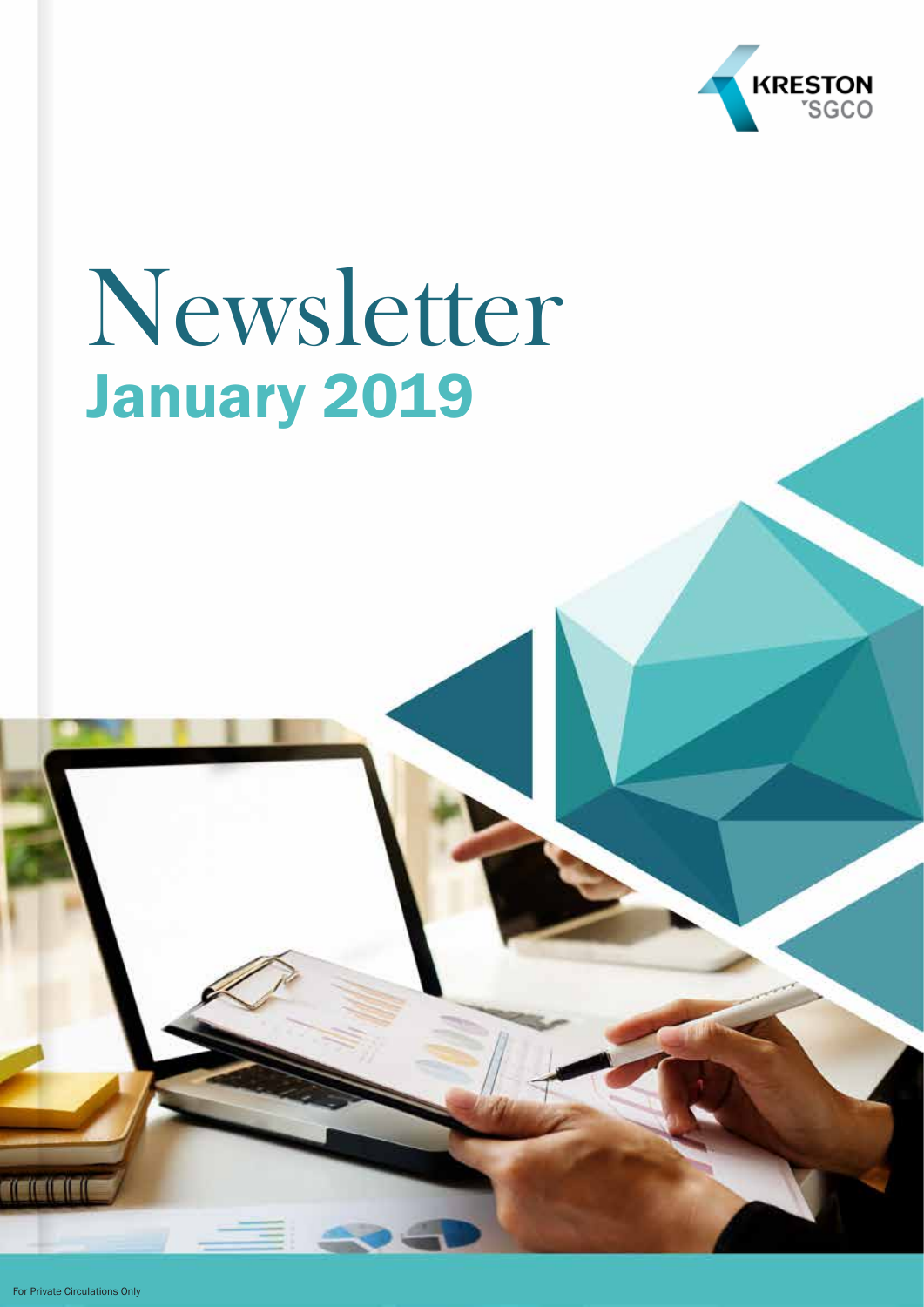## **CONTENT**

## **1. DIRECT TAXES**

| - Case laws                                                         |  |  |
|---------------------------------------------------------------------|--|--|
| > International Tax & Transfer pricing Page 04 to 07<br>- Case laws |  |  |
| 2. IDTX                                                             |  |  |
|                                                                     |  |  |
| 3. SEBI & MCA                                                       |  |  |
|                                                                     |  |  |
| 4. FEMA                                                             |  |  |
|                                                                     |  |  |

## **5. DUE DATES**

|--|--|--|--|--|

## **6. CONTACT**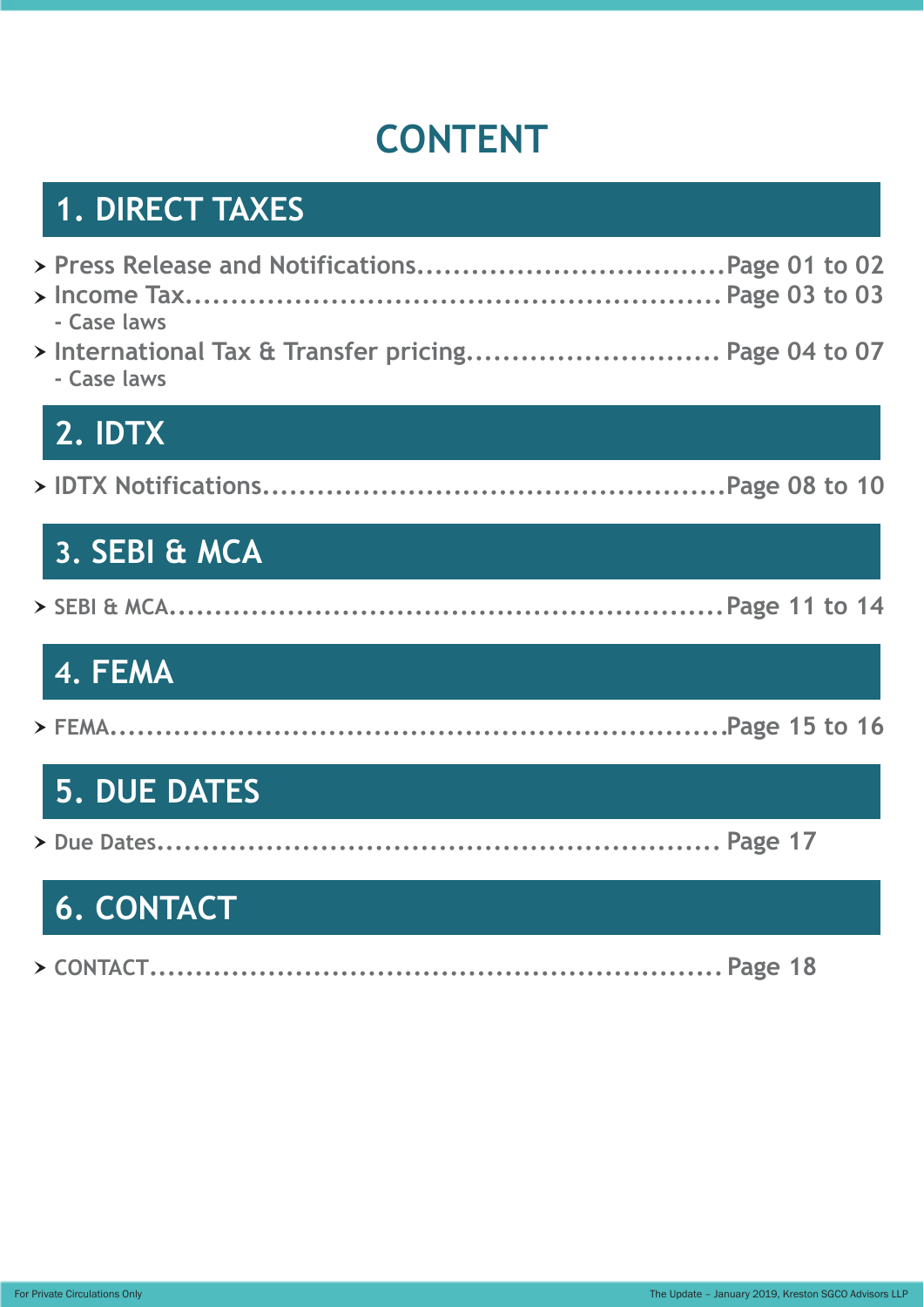



## **DIRECT TAXES**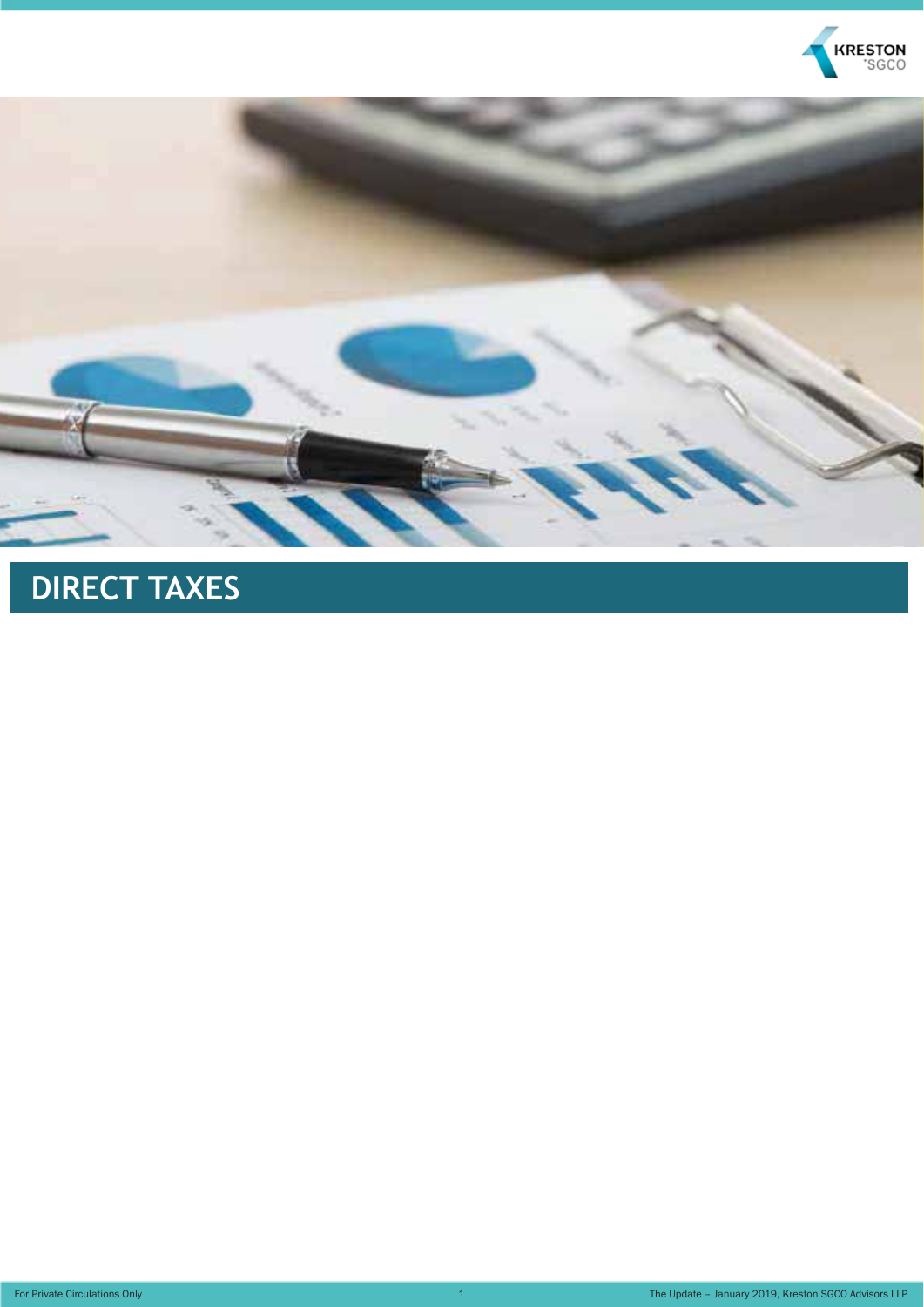

#### **Press Release and notifications**

**Simplification of exemption procedure for Startup u/s. 56(2)(viib)**

F. No. 5(4)/2018-SI

The DIPP has issued a new notification (attached) simplifying the process for seeking exemption from applicability of Angel tax

The DIPP has substituted Para (4) of its earlier issued Notification no. GSR 364(e) which provides for conditions to be fulfilled by the Startups and Investors for seeking approval for claiming exemption u/s. 56 (2)(viib) of the Income Tax Act, 1961

A comparative analysis of the conditions are as follows:-

| Particulars                                                                                  | Earlier                                                                                                      | Revised                                                                                                                                                                                                                                                |
|----------------------------------------------------------------------------------------------|--------------------------------------------------------------------------------------------------------------|--------------------------------------------------------------------------------------------------------------------------------------------------------------------------------------------------------------------------------------------------------|
| Applicability<br>of approval                                                                 | To Proposed<br>investments                                                                                   | Extended to all<br>investments <i>i.e.</i><br>both shares already<br>issued* and proposed<br>to be issued                                                                                                                                              |
| Conditions                                                                                   |                                                                                                              |                                                                                                                                                                                                                                                        |
| Aggregate<br>amount of paid<br>up share capital<br>share<br>and<br>premium of the<br>startup | Does not exceed<br>INR 10 crores                                                                             | Does not exceed INR 10<br>crores                                                                                                                                                                                                                       |
| Investor/Propos<br>Investor<br>ed<br>Conditions                                              |                                                                                                              |                                                                                                                                                                                                                                                        |
| Returned<br>Income                                                                           | Average Returned<br>Income of INR 25<br>lakhs or more for                                                    | Returned income of Rs. 50<br>lakh or<br>for the<br>more<br>financial year                                                                                                                                                                              |
|                                                                                              | preceding 3 FYs;<br>OR.                                                                                      | preceding the year of<br>investment/ proposed<br>investment; AND                                                                                                                                                                                       |
| Net Worth                                                                                    | Net worth of two<br>crore rupees or<br>more as on the<br>last date of the<br>preceding financial<br>year and | Net worth exceeding<br>Rs. 2 crore or the<br>amount of investment<br>made/proposed to be<br>madein the startup,<br>whichever is higher,<br>as on the last date<br>of the financial year<br>preceding the year<br>of investment/<br>proposed investment |
| Merchant<br><b>Banker Report</b><br>specifying the<br>fair market<br>value of shares         | Required to be<br>obtained by<br>startup                                                                     | Requirement<br>withdrawn i.e. not<br>required                                                                                                                                                                                                          |

| approval to be Board<br>made to which<br>Authority                                             | Application for   Inter-ministerial   DIPP | DIPP shall then<br>transmit the same to<br><b>CBDT</b>                                       |
|------------------------------------------------------------------------------------------------|--------------------------------------------|----------------------------------------------------------------------------------------------|
| Time period for No time<br>granting or specified<br>declining<br>approval<br>by<br><b>CBDT</b> |                                            | period Within a period of 45<br>days from the date of<br>receipt of application<br>from DIPP |

 \*In case the approval is requested for shares already issued by the Startup, no application shall be made if assessment order has been passed by assessing officer for the relevant FY

The Form-2 (Application for approval) has also been revised

This Notification shall come into effect from January 16, 2019

#### **CASE LAWS**

#### **Gundecha Builders Vs. Commissioner of Income Tax (HIGH COURT OF BOMBAY) (AY 2008-2009) [IT Appeal No. 347 of 2016] [2019]102 Taxmann.com 27**

Rental income received from unsold portion of property constructed by real estate developer is assessable to tax as income from house property

#### **Facts**

- The Assessee was engaged in the business of developing real estate projects
- The Assessee claimed rental income of Rs. 30.18 lakhs under the head income from house property
- The AO rejected the claim of the Assessee and held that rental income received by Assessee was its business income. The CIT(A) allowed the appeal holding that the rental income received by the respondent has to be classified as income from house property
- The ITAT held that the dispute stands squarely covered by the decision of the Supreme Court in Sambhu Investment (P.) Ltd
- Aggreived, the Revenue filed Appeal before the High Court

- It is an undisputed fact that the assessee was in the business of development of real estate projects and letting of property is not the business of the respondent-assessee
- The Revenue relied upon judgements of Chennai Properties & Investment Ltd. v. CIT [2015] and Rayala Corpn (P.) Ltd. v. Asstt. CIT [2016] wherein the Supreme Court on facts found that the appellant was in the business of letting out its property on lease and earning rent therefrom. The HC observed that the same was not the present case
- The Assessee relied on the decision of HC in CIT v. Sane &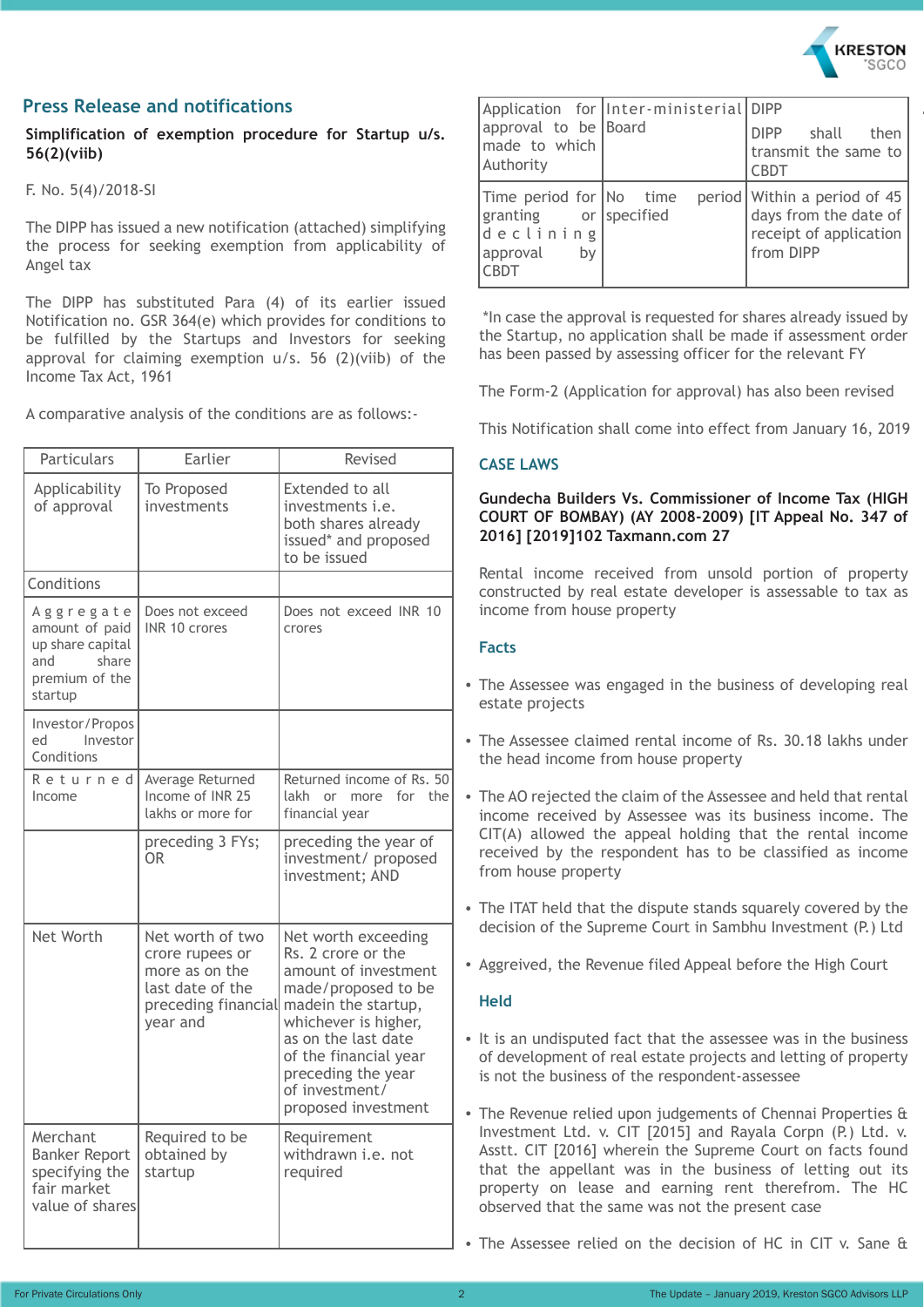

Doshi Enterprises [2015] wherein on identical facts the HC had taken a view that rental income received from unsold portion of the property constructed by real estate developer is assessable to tax as income from house property

Therefore, in view of the above, the question as proposed does not give rise to any substantial question of law. Thus, appeal was not entertained and the income was treated as income from house property

#### **Ramprasad Agarwal Vs. Income Tax Officer 2(3)(2), ITAT Mumbai (AY 2013-2014 & 2014-15) [IT Appeal Nos. 1228 & 4843 (MUM.) OF 2018] [2018]100 taxmann.com 172**

Where Assessee had produced relevant record to show allotment of shares by company on payment of consideration by cheque and assessee dematerialized shares in Demat account and Assessing Officer had not brought any material on record to show that assessee had paid over and above purchase consideration, it could not be held that assessee had introduced his own unaccounted money by way of bogus long-term capital gain

#### **Facts**

- The assessee is an individual who has earned income by way of salary, house property, other sources and long-term capital gain
- The Assessing Officer received information from DGIT (Inv.), Kolkata that some companies were engaged in the business of issuing penny stocks for which there were large number of beneficiaries claiming bogus long-term capital gain/short-term capital loss/business loss/speculation loss
- The Assessing officer found that assessee was one of the beneficiaries of the said arrangement and had earned profit on sale of investments in equity shares of a company, (M/S Rutron International Ltd.) and claimed the same as exempt under section 10(38). Therefore, the Assessing officer made an addition u/s 68 to the income of the assessee
- The Commissioner (Appeals) affirmed the said assessment order

#### **Held**

The Assessee submitted that identical issue in the case of Meghraj Singh Shekhawat v. DCIT in ITA Nos.443 & 444/JP/2017 for A.Y. 2013-14 and 2014-15 had been decided by the co-ordinate bench of the Tribunal involving the same company M/S Rutron International Ltd. and with all identical facts holding that the order of the AO treating the LTCG as bogus and consequential addition to total income of the assessee is not correct and deleted the same

The Tribunal analysed the abovementioned judgement wherein it was held as follows:-

 $\rightarrow$  The shares acquired by the assessee was not a trading transaction but these were allotted directly by the company under the preferential issue and hence, the role of intermediate was ruled out.

- Assessment based on statement without giving an opportunity is not sustainable in law. The statement cannot be used by the AO without giving an opportunity to cross examination of Shri Anil Agrawal (Broker)
- > Not allowing the Assessee to cross-examine the witnesses by the Adjudicating Authority though the statements of those witnesses were made the basis of the impugned order is a serious flaw which makes the order nullity inasmuch as it amounted to violation of principles of natural justice because of which the assessee was adversely affected
- When the AO has not brought any material on record to show that the Assessee has paid over and above purchase consideration as claimed and evident from the bank account then, in the absence of any evidence it cannot be held that the Assessee has introduced his own unaccounted money by way of bogus long term capital gain
- Further, the Assessee had produced the relevant record to show the allotment of shares by the company on payment of consideration by cheque and the assessee dematerialized the shares in the D-mat account which is also an independent material and evidence which cannot be manipulated
- $\rightarrow$  Therefore, it was held by ITAT that holding of the shares by the assessee cannot be doubted and the finding of the Assessing Officer is based merely on the suspicion and surmises without any cogent material to show that the Assessee had introducted his unaccounted income in the shape of long-term capital gain
- The facts of the case of the assessee are identical with the facts in the Meghraj Singh Shekhawat v. Dy. CIT [IT Appeal Nos. 443 & 444 (JP) of 2017] case wherein the Tribunal has deleted the addition. Therefore, respectfully following the same, the order of the CIT (A) was set aside and, the AO was directed not to treat the long-term capital as bogus and delete the consequential addition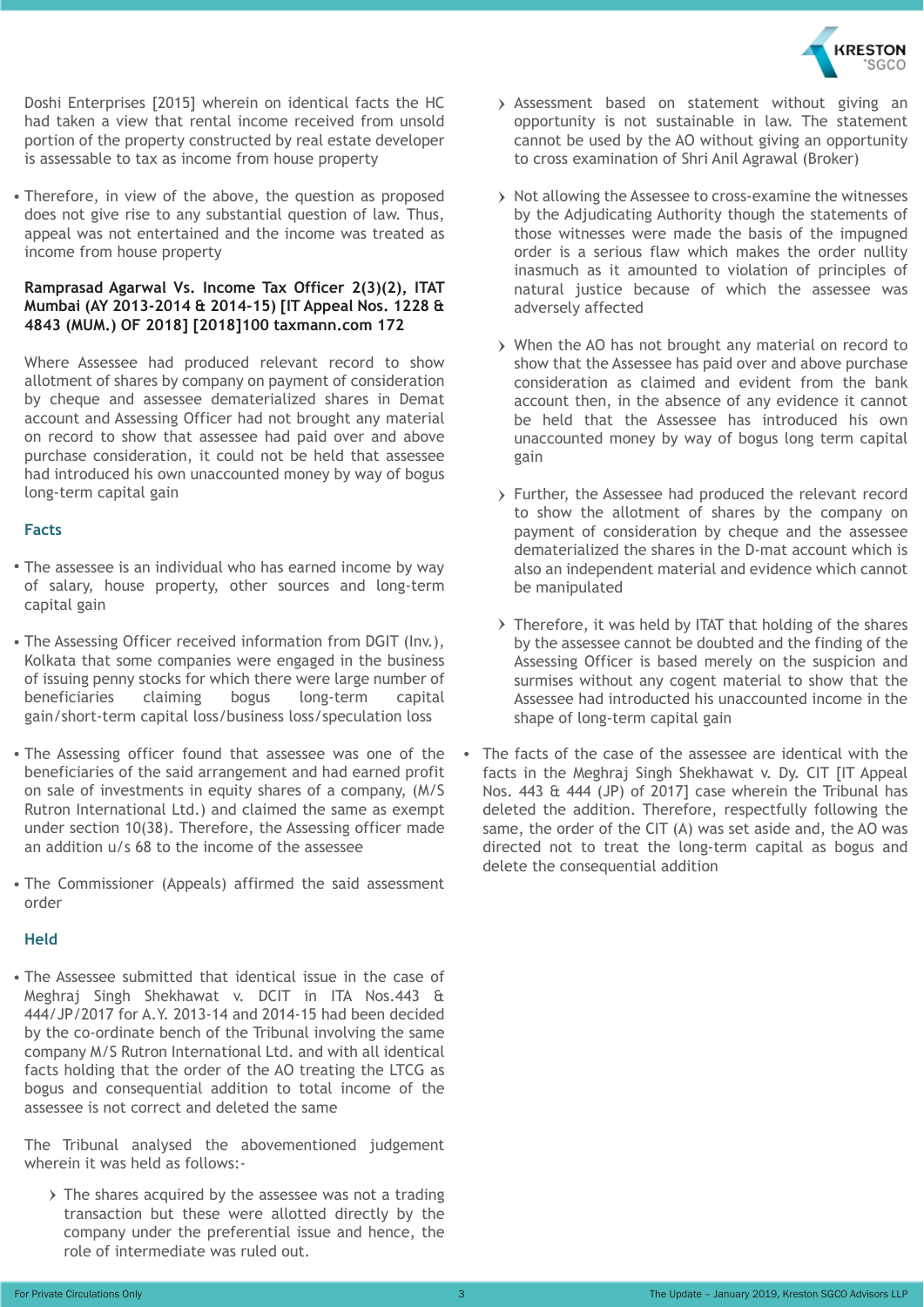



**International Tax & Transfer pricing**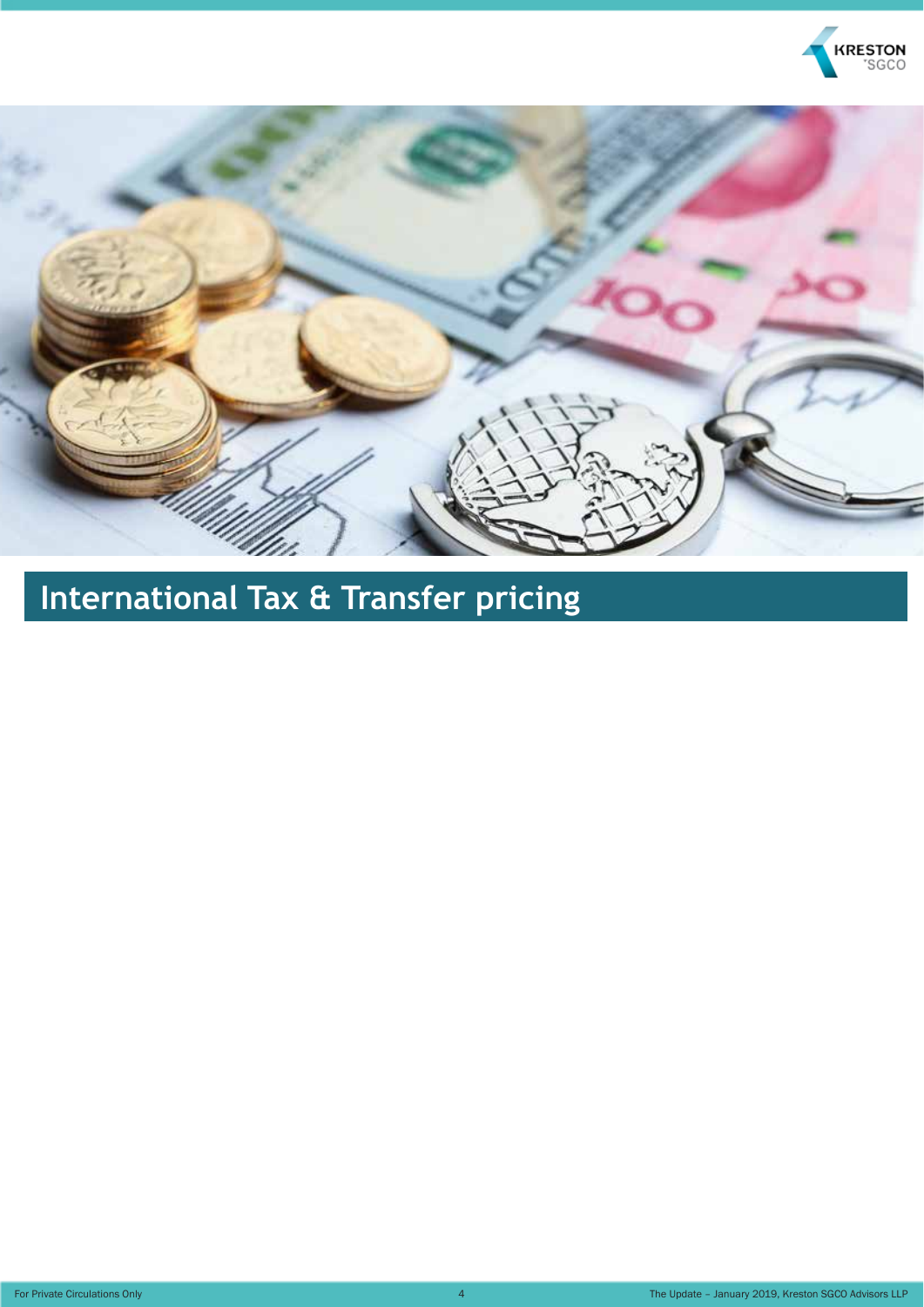

#### **International Tax**

#### **Case Laws**

#### **M/s Polyplex Corporation Ltd. Vs. ACIT, Circle 14(1), Delhi ITAT [AY 2010-11 to 2013-14] [ITA nos. 4347 to 4350/ Del/ 2016] [TS-30-ITAT-2019(DEL)]**

Since Assessee was not liable to pay any tax in Thailand by virtue of exemption granted as per Investment Promotion Act, therefore Assessee would be entitled to credit of such taxes deemed to have been payable in Thailand under Article 23 (3) of DTAA between India and Thailand. Tax credit claimed by Assessee against dividend received from Thailand company at 10% was allowed

#### **Facts**

- Assessee was an Indian company and had wholly owned subsidiary situated in Thailand i.e. M/s Polytex Thailand Co. Ltd. The subsidiary declared dividend during years under consideration
- The Assessee claimed relief u/s. 90 of the Act, on account of tax paid in Thailand by its subsidiary from whom assessee had received dividend and offered for taxation as per Indian Income tax Act
- In light of the above, AO called upon assessee to provide proof of payment of tax in Thailand in support of tax credit claim. In response to the same, assessee stated that its return of income includes Dividend income Rs. 68,81,05,808/- earned from M/s Polyplex (Thailand) Public Limited Company and contended that as per the Paragraph 2 & 3 of Article 23 of DTAA between Indian and Thailand read with section 90(2) of the Act, Assessee was eligible for tax rebate of 10% on the said income
- From submissions made by the assessee, AO observed that tax was not actually paid by the Assessee in Thailand as tax on dividend was exempt in Thailand under provisions of Investment Promotion Act of Thailand
- AO was of the view that since tax was only paid in India therefore the question of double taxation didn't arise. Hence, AO denied the relief of Rs.1,60,74,706/- claimed by the Assessee u/s 90 of the Act
- Aggrieved, the Assessee preferred an appeal before CIT (A). However, CIT (A) confirmed the addition made by AO
- Aggrieved, the Assessee filed appeal before the Tribunal

- Assessee's contention:
	- By virtue of Investment Promotion Act B.E, 2520(1977) in Thailand, tax on income was exempt u/s 31 of said Act in the hands of Thailand company and u/s 34 in assessee's hands
- $\angle$  In the aforesaid years, it was entitled to claim sparing of foreign tax payable in Thailand, due to exemption available to assessee as per Investment Promotion Act B.E, 2520(1977), under Article 23(3) of DTAA between India and Thailand, as credit against Indian Tax payable in respect of such profits or income against tax payable in India on the dividend income
- Article 23(3) of Treaty with Thailand provides for relief from double taxation. The methodology prescribed under is "Tax sparing method"
- ITAT noted that as per Commentary to Model Conventions (both OECD and UN Model) relief from double taxation is to be calculated on the basis of provisions of Treaty, read with domestic legislations in India
- Though chargeable provision of Income-tax Act was applicable to assessee for its global income, however u/s 90 (2) of the Act, if income was taxed both in India and Thailand, assessee was entitled to relief as per clause 23 of the treaty with **Thailand**
- On perusal of Commentaries, ITAT observed that "tax sparing method" was applicable to an assessee only if dividend received by the assessee was taxable in the hands of assessee as per "Thai tax laws" and exemption was available to assessee either as per the "Revenue Code of Thailand" or as per "Investment Promotion Act B.E, 2520(1977)" in order to avail credit of such taxes spared in Thailand as mentioned in Article 23 (2) of Indo-Thailand treaty
- From conjoint reading of taxability of dividend income under Thailand Revenue Code, which was exempt as per Investment Promotion Act (as amended), exemption was available to Assessee on dividend received from its subsidiary in Thailand, which would have been otherwise taxable as per Thailand Revenue Code @ 10% i.e. Assessee was not liable to pay any tax in Thailand by virtue of exemption granted as per Investment Promotion Act and therefore Assessee would be entitled to credit of such taxes deemed to have been payable in Thailand under article 23 (3) of DTAA between India and **Thailand**
- From records placed before the ITAT, it was noted that assessee had sought credit at 10% on dividend received by it from its Thailand subsidiary, which was the tax that would have been otherwise payable by assessee in Thailand as per section 70bis of Thailand Revenue Code. The tax paid by assessee on dividend income in India was at 30% which was more than tax payable in Thailand and therefore, no violation was found with regards to requirements of Paragraph 2 of Article 23 of DTAA between India and Thailand
- Tax credit claimed by Assessee against dividend received from Thailand company at 10% was allowed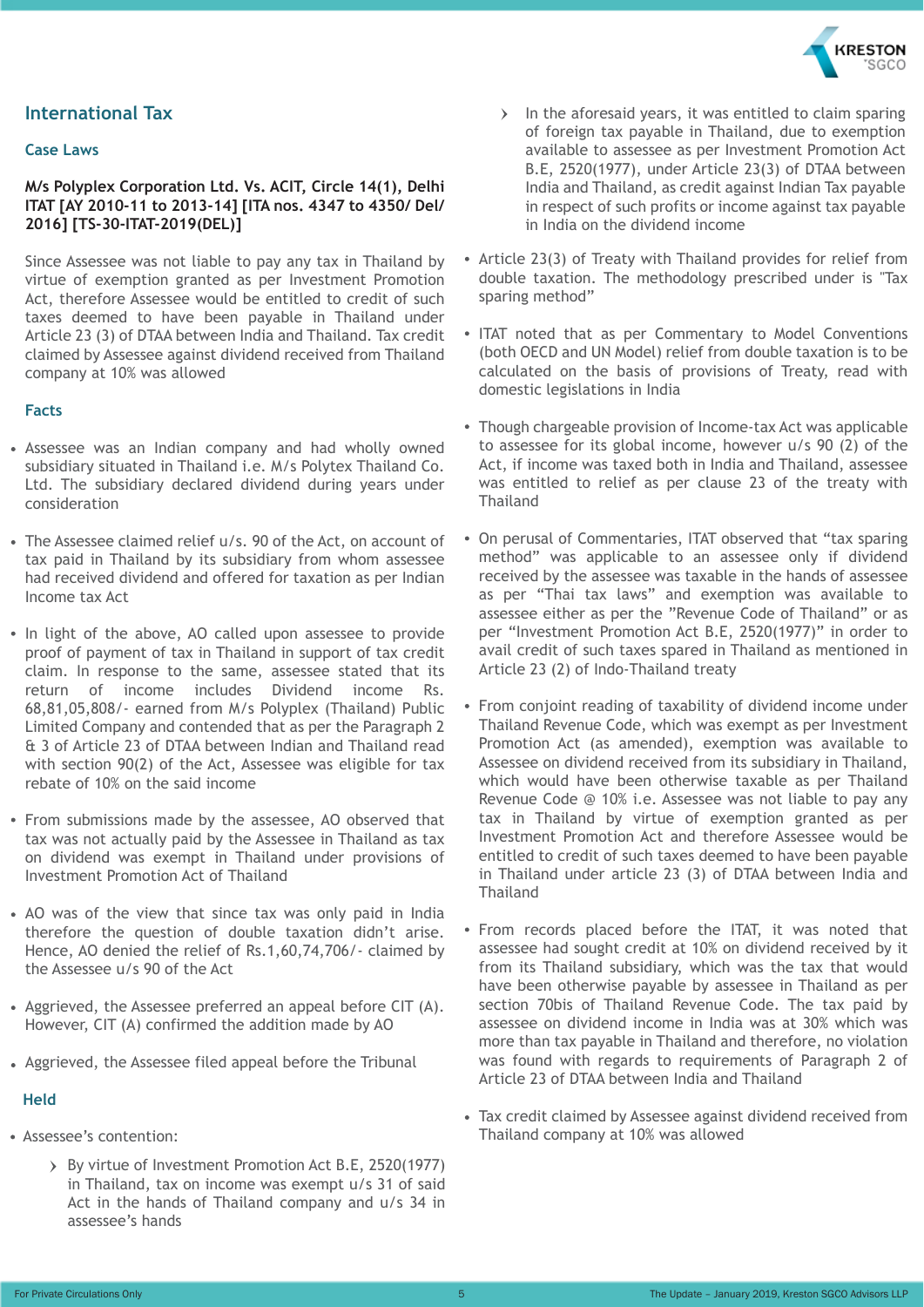

#### **ACIT – 52(1), Delhi Vs. M/s. Grant Thornton (AY 2010-11) [ITAT Delhi] [ITA No. 4143/Del/2015] [TS-10-ITAT-2019(DEL)]**

Article 14 on 'Independent Personal Services' is definitely applicable on the income derived by a partnership firm or an LLP

#### **Facts**

- The Assessee was a partnership firm engaged in providing international accountancy and advisory services to various clients in India and abroad
- In the scrutiny proceedings, the Assessing Officer (AO) noticed certain payments for professional fees to non-residents firms, on which no tax was deducted at source
- The services of the foreign firms were obtained to render services to foreign clients of the assessee in UK, USA, Netherland and France
- According to the AO, in view of the explanation w.e.f. 01/06/1976 to section 9(i)(vii) of the Act, services rendered by a non-resident - Fee for Technical Services (FTS) though having no residence or place of business or business connection in India or rendered outside India shall be deemed to accrue arise in India
- Further according to AO, Article 15 of respective DTAA is applicable to an individual whether in his own capacity or as a member of a partnership. In the instant case, the parties were admittedly Limited Liability Partnership Firms (LLP) and not individuals and hence not covered by the benefit of Article 15 for "IPS" rendered
- Further, as per the AO, the services rendered being technical in nature, the payments were FTS, which falls under Article 13 of the respective DTAA. In view of the same, the AO made disallowance of Rs.1,41,08,805/-under section 40(a)(i) of the Act
- It was contended by the assessee that fee paid to these firms was paid for services rendered outside India and same was covered by Article 15 "Independent Personal Services" (IPS) of respective DTAA and in absence of any fixed base of the recipient in India, income was not chargeable to tax in India and thus no withholding tax was required to deduct on such payments under section 195 of the Act and consequently no disallowance under section 40(a)(i) of the Act was required
- Aggrieved, the assessee approached CIT (A)
- CIT (A) gave the decision in favour of the assessee and deleted addition of Rs.1,41,08,805/- made under section  $40(a)(i)$  and  $u/s$  37 (1) of the Act respectively by the AO
- Aggrieved, the Revenue preferred an appeal before ITAT, Delhi

- ITAT noted that there was no dispute with regards to nature of services rendered by the assessee. The only dispute which was raised by the Revenue was that the benefit of Article 15 of relevant DTAAs can be availed by the individual non-residents, whereas in the instant case the non-resident parties were LLP
- In view of provisions of DTAAs with respective countries, CIT(A) had concluded that as regards the UK entity, there was no Permanent Establishment (PE) / fixed base of the recipient in India and on account of the fact that no one from the said firm had even a single day stay in India, professional fees for rendering services outside India should be taxable only in UK and not in India
- The ITAT upheld CIT(A)'s observation that in the case of DTAAs with USA, UK and France, it is unambiguously written in the said Article itself that it is applicable on income derived by an individual or firm of individuals. Further in the case of the Netherlands, the word 'resident' is used in Article relating 'Independent Personal Services', which as per Article 4(1) means any person including an individual, a company, any other body of persons and any other entity which is treated as a taxable unit. Thus, even in this case, Article 14 on 'Independent Personal Services' is definitely applicable on the income derived by a partnership firm or an LLP
- ITAT noted that the Revenue couldn't establish that any technical knowledge was made available by the non-resident parties to assessee. In absence of not making the technology available, in view of the Article 13 of the respective DTAAs, payment for services could not be held as FTS under the provisions of respective DTAAs
- Also, ITAT held that since the provisions of DTAA was more favourable to assessee than the provisions of Section 9(i)(vii) of the Act, thus the assessee was having option of choosing more favourable provisions of the DTAA. Therefore CIT(A) was correct in in his judgement in this regard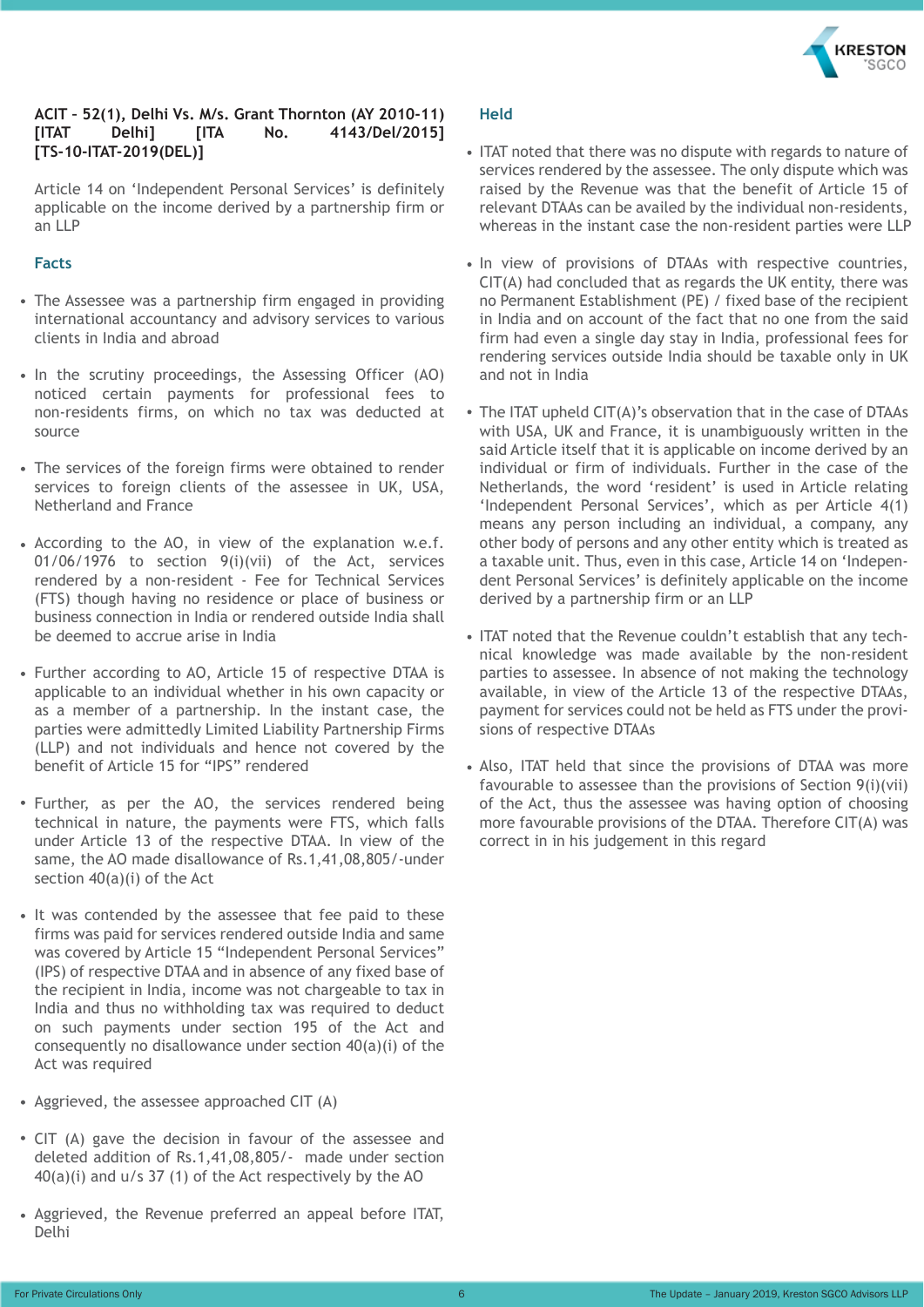

#### **Transfer pricing**

#### **Pr. Commissioner of Income Tax, Central 3 Vs. KSS Limited (AY 2009-10) [IT Appeal No. 476 of 2016] [TS-1379-HC-2018(Bom)-TP]**

The present case was a simple one where the money was routed through the AE by the Assessee for the purpose of acquisition of distributorship. This was not a case of either financing or landing or advancing of any moneys. The transaction did not result into diversion of income of the Assessee to its AE and therefore did not give rise to any "international transaction" for transfer pricing purpose

#### **Facts**

- The Assessee (Indian Company) was engaged in the business of production and distribution of films and desired to acquire distribution rights of three Hollywood films in India
- As M/s Citi Gate Trade, FZE (third party) would not deal with the Assessee directly, the Assessee formalized an arrangement using a UAE based company (AE) as an intermediary to such transaction
- The Assessee entered into consecutive agreements for procurement of film rights with its AE and the AE entered into similar agreements immediately with Citi Gate
- So as to operationalize the said arrangement Assessee advanced certain amounts to its AE which the AE in turn immediately paid to Citi Gate. However, the arrangement did not work out and thereupon, Citi Gate refunded the advance to the Assessee through its AE. In the process, however, some time was consumed and the repayment was made over a period of time
- The Revenue contends that by making interest free advances to the AE, the Assessee has transferred its profit and therefore, the transfer price regime would apply
- The Tribunal held as follows:-
	- $\rightarrow$  AE had entered into back to back contracts with the Assessee and Citi Gate which envisaged inter alia that Citi Gate would grant, sale, assign and transfer to the AE as well as to the Assessee all rights for sale, absolute and exclusive rights of distributorship. There was no ambiguity over the scope of such agreements. Under the arrangement, the AE of the Assessee was under obligation to transfer the rights to the Assessee. The Assessee had, therefore, established that the transaction of giving advance to the AE was for no other purpose except for acquiring the rights in respect of the said Hollywood films
	- $\rightarrow$  Also from the bank statements it could be observed the AE never retained any amount either when the Assessee released the same for payment to Citi Gate or when Citi Gate refunded the same to the Assessee through AE

There was no diversion of income and therefore, the transfer pricing provisions would have no applicability.

- $\lambda$  In order to attract the provisions of Chapter X of the Act, there must be transaction or arrangement between two or more associated enterprises which gives rise to the income or benefit in the hands of at least one of them. In the present case, the advance was not given to the AE but to the third parties which was for the purpose of acquisition of rights of distributorship
- Aggrieved the Revenue filed an appeal in the High Court (HC)

- The HC held as follows:
	- $\rightarrow$  In absence of any perversity being pointed out, the findings of the Tribunal were final
	- $\rightarrow$  The reliance of the Revenue on the Explanation (c) of Section 92B (meaning of international transaction) "capital financing including any type of long-term or short-term borrowings, lending or guarantee, purchase or sale of marketable securities or any type of advance, payments or deferred payment or receivable or any other debt arising in the course of business" was not accepted as the said explanation would not cover the present situation
	- $\rightarrow$  The present case was a simple one where the money was routed through the AE by the Assessee for the purpose of acquisition of distributorship. This was not a case of either financing or landing or advancing of any moneys
	- $\rightarrow$  The back to back agreements, the contents thereof and most significantly, the fact that neither at the point of payment nor at the point of refund of money, the AE retained the same for any significant period of time, in our opinion, were crucial aspects
	- $\rightarrow$  The transaction did not result into diversion of income of the assessee to its AE
	- $\rightarrow$  No question of law arose in this respect
	- $\rightarrow$  The transaction did not give rise to any "international" transaction" for transfer pricing purpose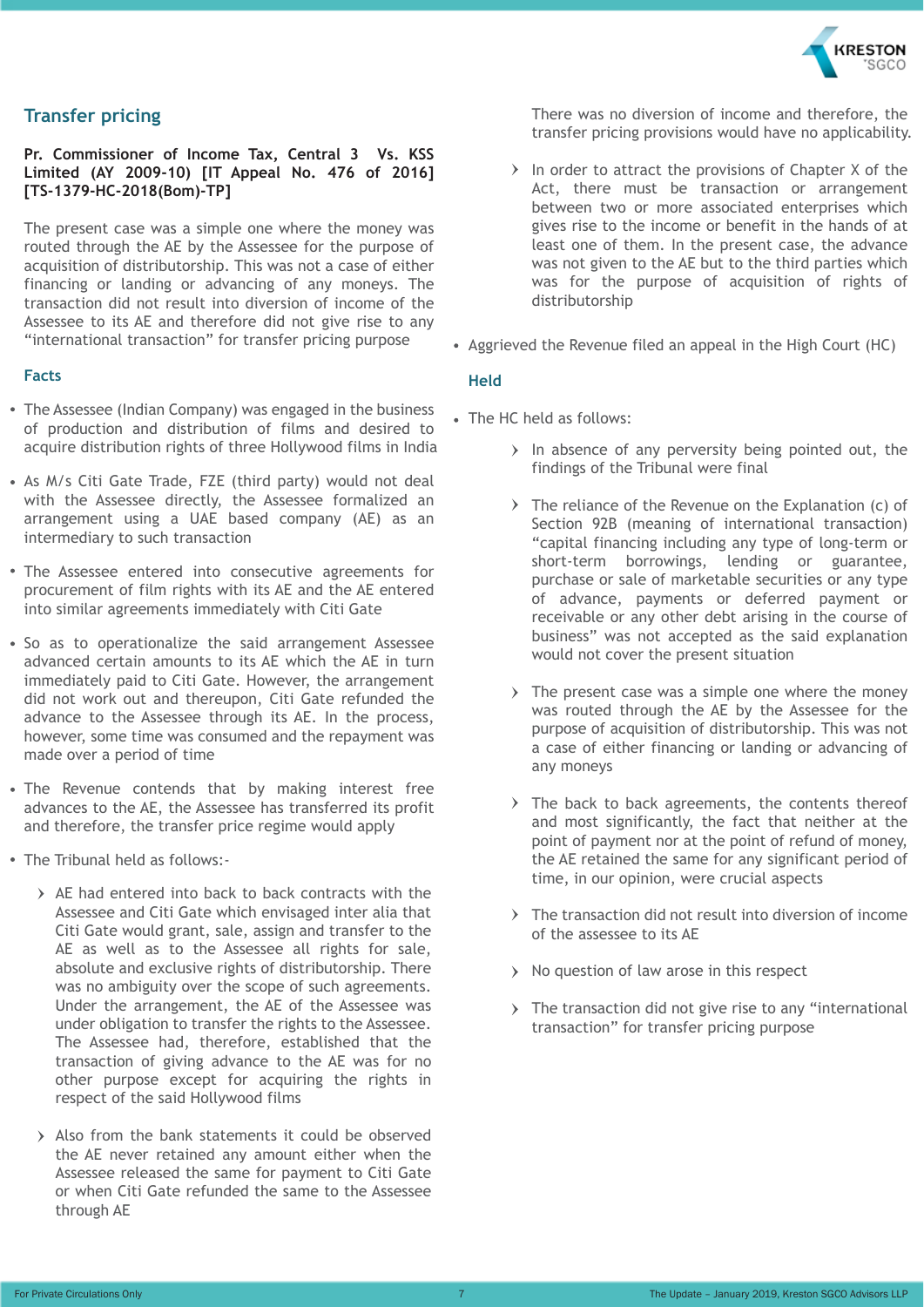



## **IDTX**

For Private Circulations Only 8 and 200 million and 200 million and 200 million and 30 million 8

The Update – January 2019, Kreston SGCO Advisors LLP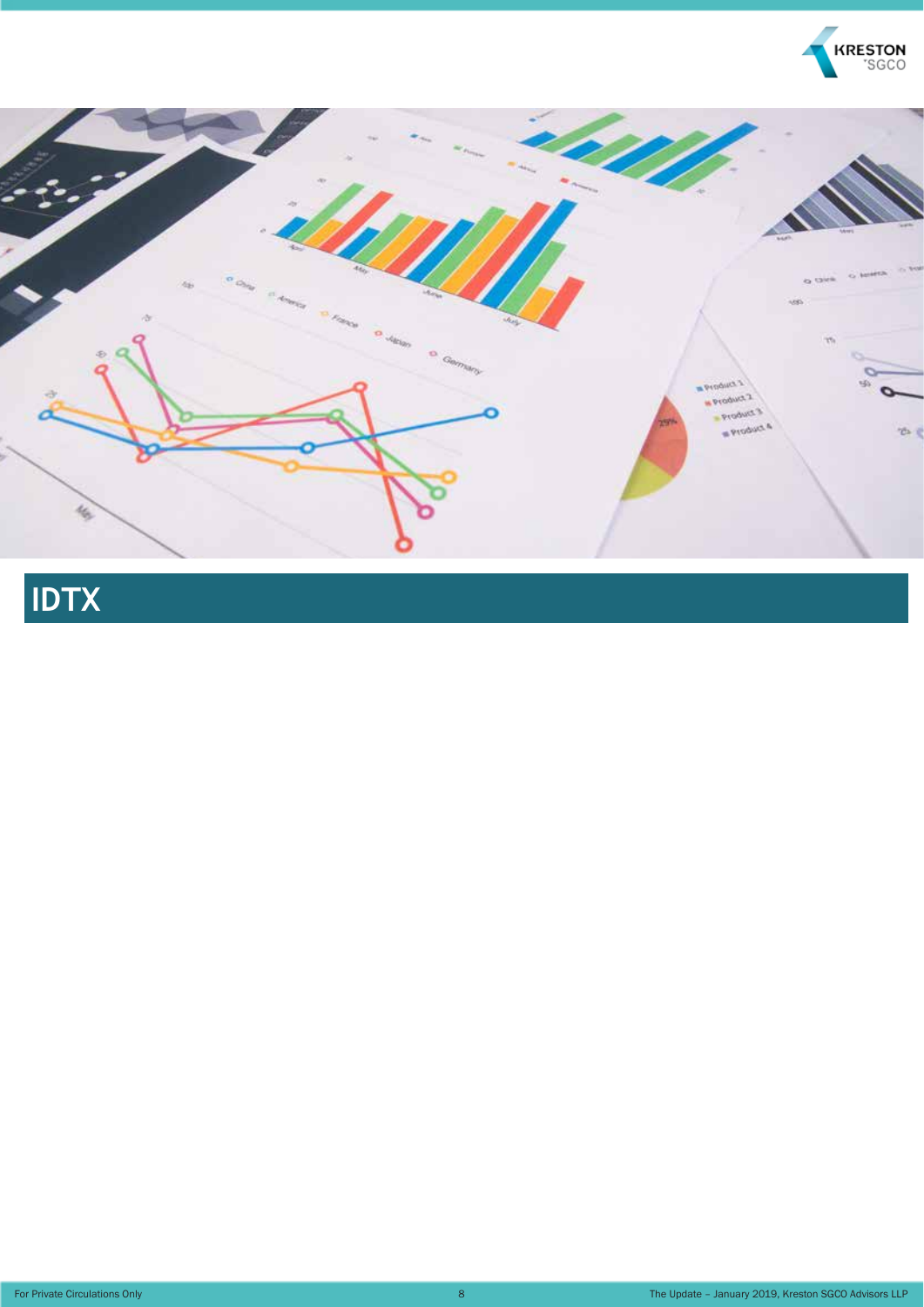

#### **Notifications**

• In case of purchase of goods or services from unregistered dealers, Reverse charge mechanism shall be applicable only to notified registered person. Notified registered person have still not been defined under the Act or the Rules **(Notification No. 01/2019 – Central Tax (Rate) dt. 29 Jan 2019 & Notification No. 01/2019 – Integrated Tax (Rate), dt. 29 Jan 2019)**

Central Goods and Services Tax (Amendment) Act 2018 is applicable from 01 February 2019 except for the following cases:

Section 8 - Mixed supplies of Goods and services Section 17 – Apportionment of credit and block credit Section 18 – Availability of credit in special cases Section 20 – Manner of Distribution of credit by Input service distributor Section 28 – Amendment of Registration

**(Notification No. 02/2019 – Central Tax dt. 29 Jan 2019)**

- Integrated Goods and Services Tax (Amendment) Act 2018 is applicable from 01 February 2019 **(Notification No. 01/2019 – Integrated Tax dt. 29 Jan 2019)**
- Due date to file GSTR 07 by a registered person, who is required to deduct tax at source under the provisions of section 51, for the month October 2018 to December 2018 is extended till 28 February 2019 **(Notification No. 07/2019 – Central Tax, dt. 31 Jan 2019)**

**Amendments in Central Goods and Services Tax (CGST)** 

- **Rules, 2017**
	- Upper Limit of turnover for opting of composition scheme shall be raised from Rs. 1 Crore to Rs. 1.5 crore
	- $\rightarrow$  A composite dealer (in goods) shall be allowed to supply services (other than restaurant services) for a value not exceeding higher of 10% of turnover in the preceding financial year or Rs. 5 lakhs. (Rule 7 of the CGST Rules)
	- $\rightarrow$  No Separate registration is required for a person having a unit in Special Economic zone ("SEZ") or being a special economic developer as a business vertical distinct from his other units located outside the SEZ. (Rule 8 of the CGST Rules, 2017)
	- $\sum$  Separate registration for multiple places of business within a state or a union territory can be obtained by any person in case he has more than one place of business. Definition of business vertical has been omitted. (Rule 11 of the CGST Rules, 2017)
	- > Rule 21A Suspension of registration rule inserted
		- o Registration shall be deemed to be suspended from the date of submission of the application by any registered person
- <sup>o</sup> Proper officer to verify the application and provide a reasonable opportunity before cancellation of registration
- A registered person shall not make any taxable supplies and not required to furnish any return after suspension of registration
- Rule 41A inserted Transfer of credit on obtaining separate registration for multiple place of business within a state or Union territory has been prescribed A composite dealer (in goods) shall be allowed to supply services (other than restaurant services) for a value not exceeding higher of 10% of turnover in the preceding financial year or Rs. 5 lakhs. (Rule 7 of the CGST Rules)
	- o Registered person who intends to transfer either wholly or partly any unutilized credit to any of its newly registered place of business shall furnish the details within 30 days in Form GST ITC-02A
	- o Input tax credit to be transferred to newly registered entities in the ratio of value of assets held by them at the time of registration
	- o Newly registered person shall accept the details so furnished by registered person, the same will be credited to the electronic credit ledger
- For the purpose of Rule 42 and Rule 43, the aggregate value of exempt supplies and total turnover shall exclude the amount of taxes paid under Central Sales tax
- Separate provision has been inserted in relation to  $\rightarrow$ issue of Credit Notes, debit note and revised Tax invoices
- Supply of Services outside India shall be regarded as  $\sum$ exports, even if payment received in Indian rupees subject to RBI permission

#### **Circulars**

- It is clarified that supply of food and beverages by an educational institution to its students, faculty and staff, where such supply is made by the educational institution itself, is exempt under Notification No. 12/2017-Central Tax (Rate) dated 28.06.2017, vide Sl. No.66 w.e.f. 01-07-2017 itself. However, such supply of food and beverages by any person other than the educational institutions based on a contractual arrangement with such institution is leviable to GST@ 5% **(Circular No. 85/2019 – dt. 01 Jan 2019)**
- Section 140(1) of the CGST Act, 2017 amended with retrospective effect to allow transition of CENVAT credit under the existing law viz. Central Excise and Service Tax law, in respect of "eligible duties". The word "duties" is used interchangeably with the word "taxes". Thus, expression "eligible duties" includes the taxes paid under section 66B of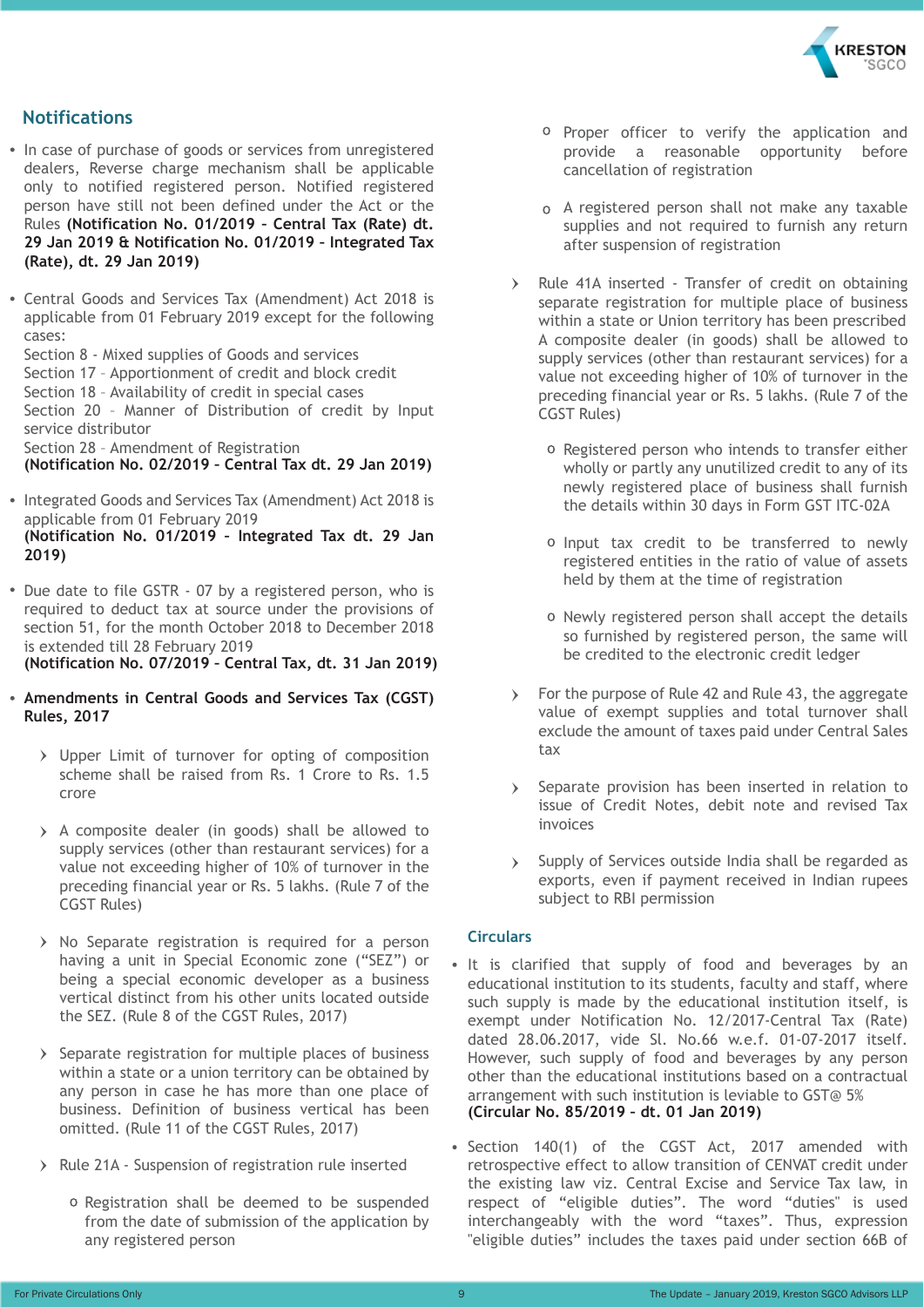

the Finance Act, 1994, as listed at sl. no. (i) to (viii) of explanation 2 to section 140. **(Circular No. 87/2019 dt. 02 Jan 2019)**

#### **Maharashtra VAT**

MVAT Audit due date extended till 28 February 2018 **(Notification No. VAT. 1519/C.R.02/Taxation-1 dt. 09 Jan 2019)**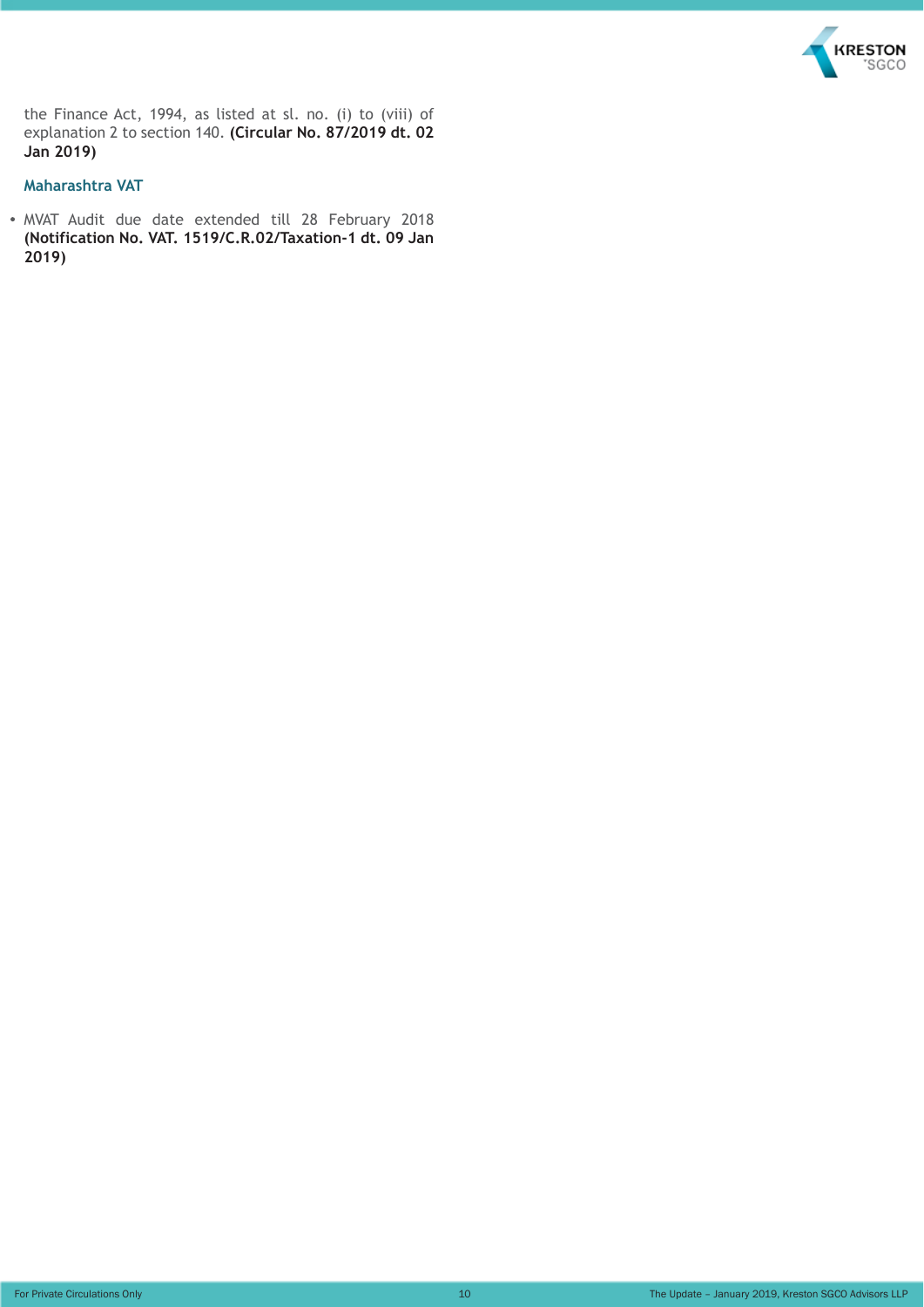

# **WE SUGGEST** YOU BEST

## **SEBI & MCA**

For Private Circulations Only 11 The Update – January 2019, Kreston SGCO Advisors LLP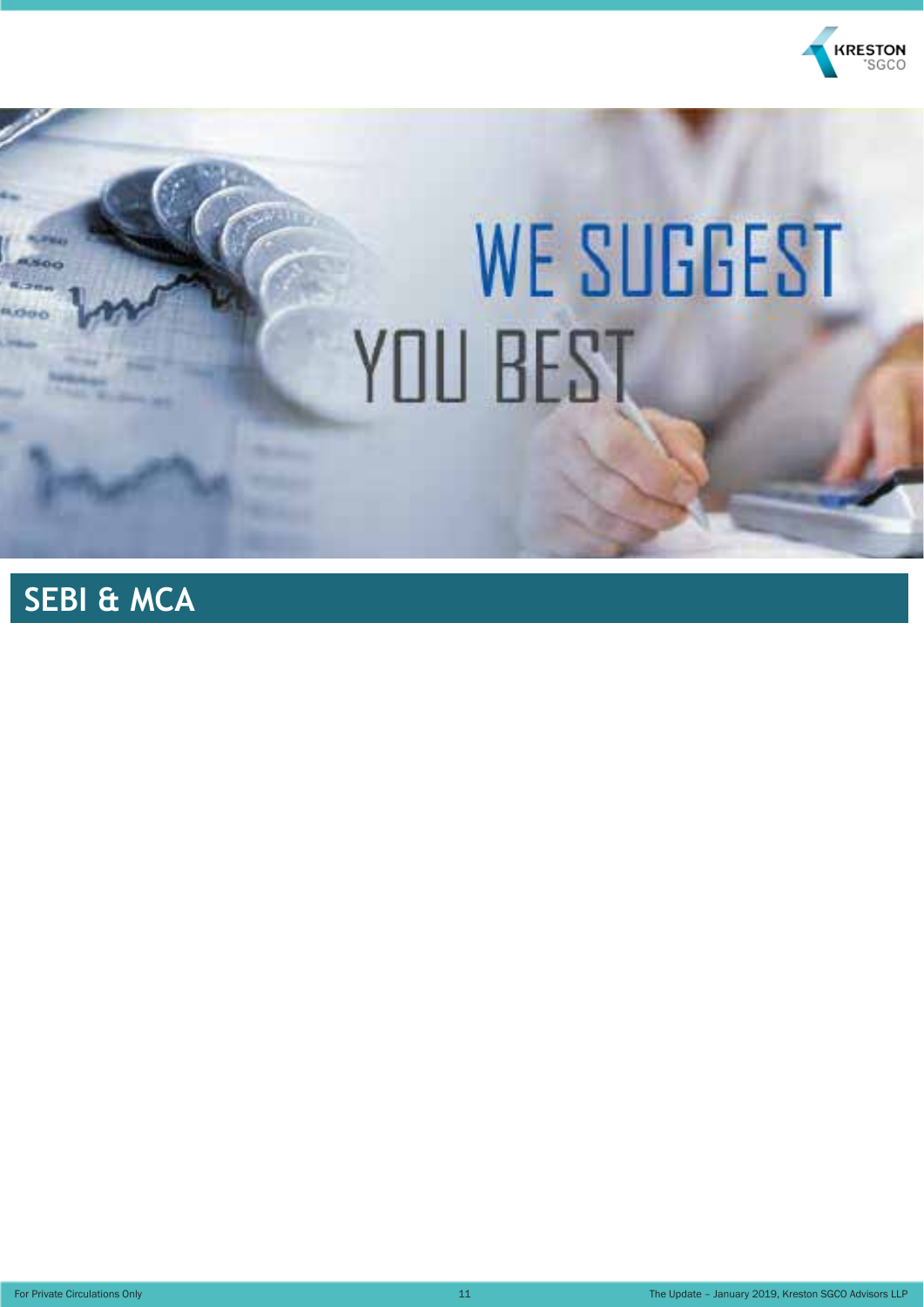

#### **MCA UPDATES**

#### **NCLT AMENDMENT RULES, 2019**

- Ministry of Corporate Affairs (MCA) vide its Notification dated January 15, 2019, has amended the National Company Law Tribunal Rules, 2016 which shall be called as National Company Law Tribunal (Amendment) Rules, 2019 the following are some of the changes which has been made in the Rules
- $\rightarrow$  As per amendment in clause (b) in Sub- rule (3) of Rule 71 of National Company Law Tribunal Rules, 2016 now a company shall serve a notice along with copy of application and acknowledgement due, by registered post to "Regional Director" instead of "Central Government" for obtaining approval from tribunal for consolidation and division of all or any of the share capital into shares of a larger amount than its existing shares which results in changes in the voting percentage of shareholders
- As per amendment in Sub- rule (4) of Rule 71 of National Company Law Tribunal Rules, 2016 now any person whose interest is likely to be affected by the proposed application under Rule 71(Application under Section 61 (1)(b) of Companies act, 2013) of National Company Law Tribunal Rules, 2016 has been received by applicant than such applicant shall serve a copy thereof to Regional Director" instead of "Central Government

#### **COMPANIES (ACCEPTANCE OF DEPOSITS)AMENDMENT RULES, 2019**

- MCA vide its `Notification dated January 22, 2019, has amended Companies (Acceptance of Deposits) Rules, 2014, which shall be called as the Companies (Acceptance of Deposits) Amendment Rules, 2019 the following are some of the changes which has been made In Sub- clause (xviii) of clause (c) in sub-rule (1) of rule 2 of Companies (Acceptance of Deposits) Rules, 2014 after the word "Infrastructure Investment Trusts" the word "Real Estate Investment Trusts" has been inserted
- Explanation in Rule 16 of Companies (Acceptance of Deposits) Rules, 2014 has been added which specifies that DPT-3 shall be used for filing return of deposit or for particulars of transaction not considered as deposit or both by every company other than Government Company
- $\rightarrow$  New Sub-rule (3) after Sub-rule (2) of Rule 16A of companies (Acceptance of Deposits) Rules, 2014 has been inserted which mentions that every company other than Government Company shall file a one Time return of outstanding receipt of money or loan received by a company but not considered as deposit in terms of Rule  $2(1)(c)$  ( i.e "deposit" includes any receipt of money by way of deposit or loan or in any other form, by a company) from 1st April, 2014 to publication of this notification in form DPT-3 within 90 days from the date of publication of this notification

#### **COMPANIES (PROSPECTUS AND ALLOTMENT OF SECURITIES) AMENDMENT RULES, 2019**

- Ministry of Corporate Affairs (MCA) vide Notification dated January 22, 2019, has amended Companies (Prospectus and Allotment of Securities) Rules, 2014 which shall be called as Companies (Prospectus and Allotment of Securities) Amendment Rules, 2019
- > In rule 9A of Companies (Prospectus and Allotment of Securities) Rules, 2014 a new sub- rule (10) has been inserted which mentions that the rule of Issue of Securities in dematerialized form by unlisted companies shall not apply to the following companies;
	- o Nidhi Company (Recognised under Section 406 of the Companies Act, 2013)
	- Government Company (As defined under Section 2(45) of The Companies Act, 2013)
	- Wholly owned Subsidiary
- **SECTION 465 -REPEAL OF CERTAIN ENACTMENT AND SAVING, OF COMPANIES ACT, 2013 NOTIFIED**
	- MCA vide its Notification dated January 30, 2019 has Notified Section 465(Repeal of certain enactment and saving) of The Companies Act, 2013.

#### **COMPANIES (FURNISHING OF INFORMATION ABOUT PAYMENT TO MICRO AND SMALL ENTERPRISE SUPPLIERS) ORDER, 2019**

MCA vide its Notification dated January 22, 2019 has further amended the notification published on November 02, 2018 by Ministry of Micro, Small, and Medium Enterprise

It is Applicable to all the companies, who

- o receive supplies of any goods and services from Micro, Small and Medium Enterprise("MSME") and
- whose payment exceeds 45 days from the date of acceptance or from the date of deemed acceptance of the goods or services ("the day of deemed acceptance" means, where no objection is made in writing by the buyer regarding acceptance of goods or services within fifteen days from the day of the delivery of goods or the rendering of services) as per the provisions of section 9 of the Micro, Small and Medium Enterprises Development Act,2006 (referred to as "Specified Companies")
- Every Specified Companies shall file "MSME Form I" with the Ministry of Corporate Affairs, within 30 (thirty) days from the date of the said Notification and every half yearly as well stating (1) the amount of payment due and (2) the reason of the delay

MSME Form I should also be filed on a half-yearly basis i.e:

E- Form DPT-3 has been substituted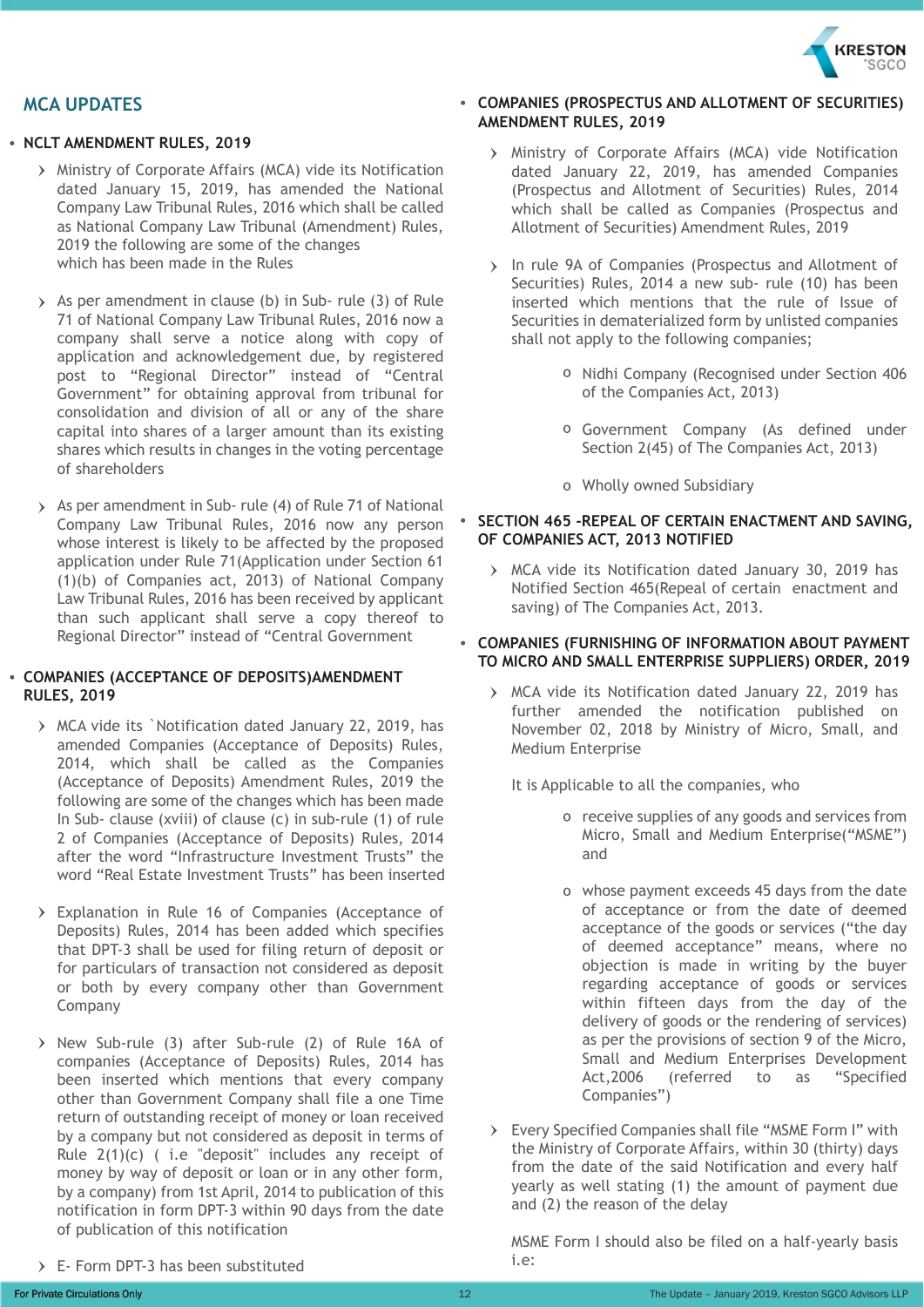

- on /before 30th April for the period October to March and
- on /before 31st October for the period April to September.

#### **SEBI UPDATES**

#### **SECURITIES EXCHANGE BOARD OF INDIA (CUSTODIAN OF SECURITIES) AMENDEMENT REGULATIONS, 2018:**

- $\triangleright$  SEBI vide its Notification dated January 01, 2019 has published Securities and Exchange Board of India (Custodian of Securities) (Amendment) Regulations, 2018 to further amend the Securities and Exchange Board of India (Custodian of Securities) Regulations, 1996
- > Some of major amendments to the SEBI (Custodian of Securities) Regulation, 1996 are as follow:
	- o The Title "Securities and Exchange Board of India (Custodian of Securities) Regulations1996", has been substituted with the title "Securities and Exchange Board of India (Custodian) Regulations, 1996"
	- o The word "Custodian of securities" wherever occurs in Securities and Exchange Board of India (Custodian of Securities) Regulations, 1996 has been substituted with word "Custodian"
- $\sum$  In Regulation 2 which specifies Definition and includes the following:

After clause (h), the following new clause shall be inserted, namely:

- "(ha) 'goods' means the goods notified by the Central Government under clause (bc) of section 2 of the Securities contracts (Regulation) Act, 1956 and forming the underlying of any commodity derivative contract;"
- After clause (j), the following new clause shall be inserted, namely, "(k) "securities" shall have the meaning assigned to it in clause (h) of section 2 of the Securities Contracts (Regulation) Act, 1956

#### **DISCLOSURES BY STOCK EXCHANGES FOR COMMODITY DERIVATIVES**

- > SEBI vide its Circular dated January 04, 2019 directed recognized stock exchanges to make additional disclosures on their websites with respect to trading in commodity derivatives
- $\rightarrow$  Stock exchanges will have to make the disclosures on a weekly basis for every Wednesday by next Wednesday (and for next trading day in case of holiday on any Wednesday) by October 01, 2019. However, from April

1, 2020 onwards disclosures would be made on a daily basis by 6 pm on T+1 day, where T refers to the trading day

- > The exchanges need to make disclosures about open interest and turnover for various categories of participants at commodity as well as market level in a prescribed format
- The disclosures regarding commodity-wise top participant among others, exchanges needs to make it on daily basis, "latest within a month,"

#### **CYBER SECURITY AND CYBER RESILIENCE FRAMEWORK FOR MUTUAL FUNDS / ASSET MANAGEMENT COMPANIES (AMCS)**

- $\geq$  SEBI vide its Circular dated January 10, 2019 put in place a robust and stricter cyber security framework for Mutual Funds (MFs) and Asset Management Companies (AMCs) to guard against breaches of data leak
- $\rightarrow$  The new norms and guideline would be effective from April 1, 2019
- Quarterly reports containing information on cyber-attacks and threats experienced by mutualFunds/AMCs and measures taken to mitigate vulnerabilities, threats and attacks including information on bugs/vulnerabilities/threats that may be useful for other AMCs/MFs should be submitted to SEBI in a soft copy
- AMCs/ MFs needs to submit the audited report on its systems which is audited by an independent Certified Information Systems Auditor (CISA) / Certified Information Security Manager (CISM) qualified or Computer Emergency Response Team - India (CERT-IN) empanelled auditor with the SEBI within 3 months of the end of financial year

#### $\bullet$ **PORTFOLIO CONCENTRATION NORMS FOR EQUITY EXCHANGE TRADED FUNDS (ETFS) AND INDEX FUNDS**

- > SEBI vide its Circular dated January 10, 2019 has announced portfolio concentration norms for equity exchange traded funds (ETFs) and index funds
- According to the new norms:
	- The index will have a minimum of 10 stocks as its constituents
	- For a sectoral/ thematic Index, no single stock will have more than 35% weight in the index. For other than sectoral/ thematic indices, no single stock willl have more than 25% weight in the index
	- The weightage of the top three constituents of the index, cumulatively will not be more than 65% of the Index
	- The individual constituents of the index shall have a trading frequency greater than or equal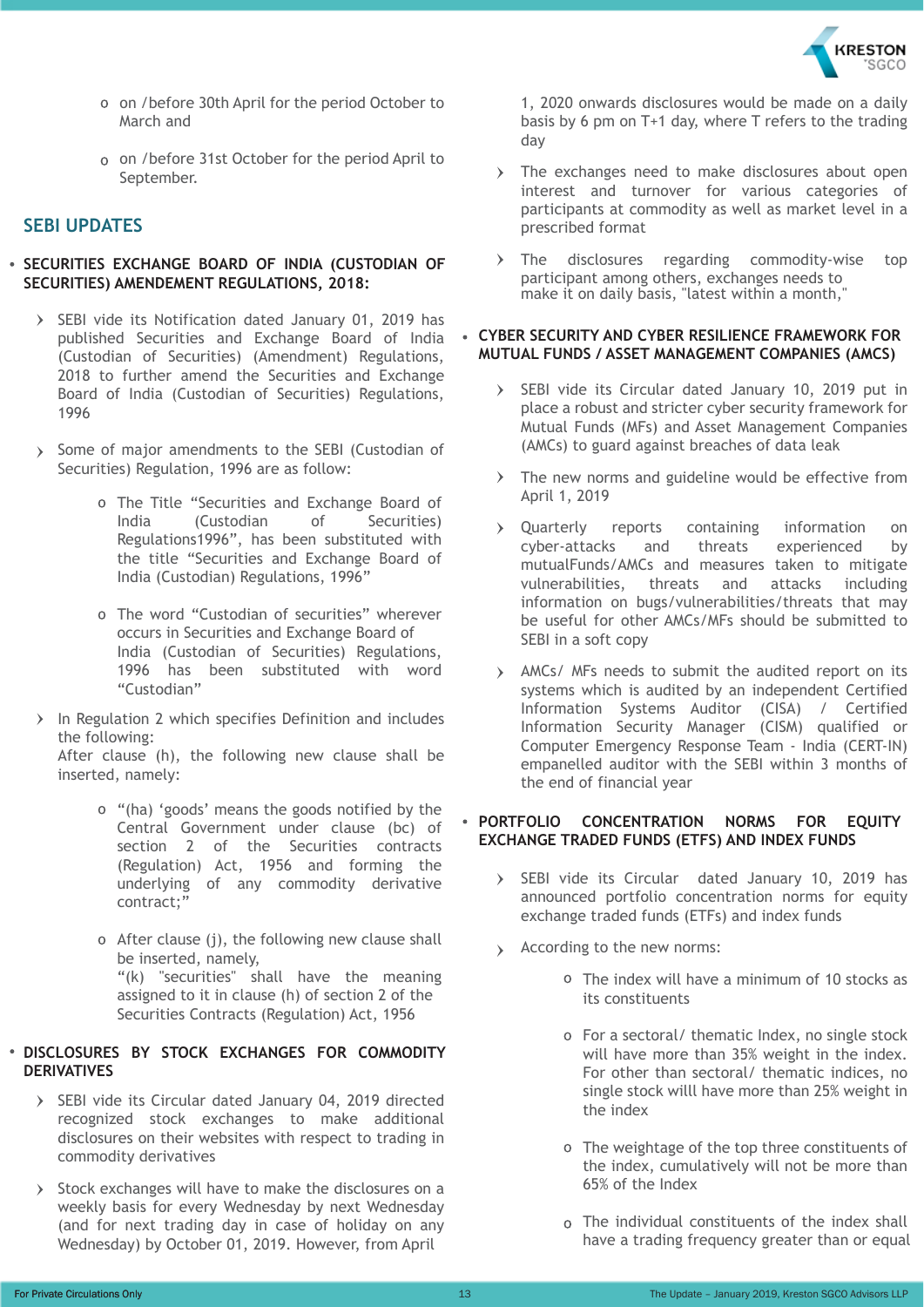

over previous six months

#### **NORMS FOR INVESTMENT AND DISCLOSURE BY MUTUAL FUNDS IN DERIVATIVES**

- $\triangleright$  SEBI vide its circular dated January 16, 2019 provides the norms for investment and disclosure by Mutual Funds in derivatives"
- > SEBI has decided to allow mutual funds to write call options subject to certain conditions. Generally, call options refer to an agreement that gives a buyer the right to purchase an asset at a specified price within a particular time period
- Mutual Fund schemes are permitted to undertake transactions in equity derivatives but cannot write options or purchase instruments with embedded written options
- Mutual Fund Schemes (except Index Funds and ETFs) can write call options as per the callstrategy of NIFTY 50 and BSE SENSEX

#### **SECURITIES EXCHANGE BOARD OF INDIA (PROHIBITION OF INSIDER TRADING) (AMENDEMENT) REGULATIONS, 2019**

- > SEBI vide its Notification dated January 21, 2019 has published the Securities and Exchange Board of India (Prohibition of Insider Trading) (Amendment) Regulations, 2019 to further amend the SEBI (Prohibition of Insider Trading)Regulations, 2015
- Amendments to the SEBI (Prohibition of Insider Trading) Regulation, 2015 are as follow:
- $\rightarrow$  After clause (h), following new clause shall be inserted, namely:
	- "(ha) "promoter group" shall have the meaning assigned to it under the Securities and Exchange Board of India (Issue of Capital and Disclosure Requirements) Regulations,2018 or any modification thereof;"
- $\rightarrow$  In Regulation 7 which specifies the provisions regarding disclosures by certain persons:
- $\rightarrow$  In Sub-regulation (1)and (2) which specifies the provisions for Initial and Continual Disclosures:
	- in clause (a) after the word "promoter", and before the word and symbol "key" the words ", member of the promoter group" shall be inserted;
	- o in clause (b), the word "promoter" wherever appearing shall be substituted with"promoter or member of the promoter group";

#### to 80% and an average impact cost of 1% or less **· REVISED MONTHLY CUMULATIVE REPORT (MCR)**

Securities and Exchange Board of India (SEBI) in consultation with Association of Mutual Funds in India (AMFI) has revised the format for reporting of Monthly Cumulative Report(MCR) vide its circular dated January 22, 2019.

#### **ALIGNMENT OF TRADING LOT AND DELIVERY LOT SIZE**

SEBI vide its circular no. SEBI/HO/CDMRD/DNPMP/CIR/P/2019/023 dated January 23, 2019 has directed stock exchanges to follow the policy of having uniform trading and delivery lot size for commodity derivatives contracts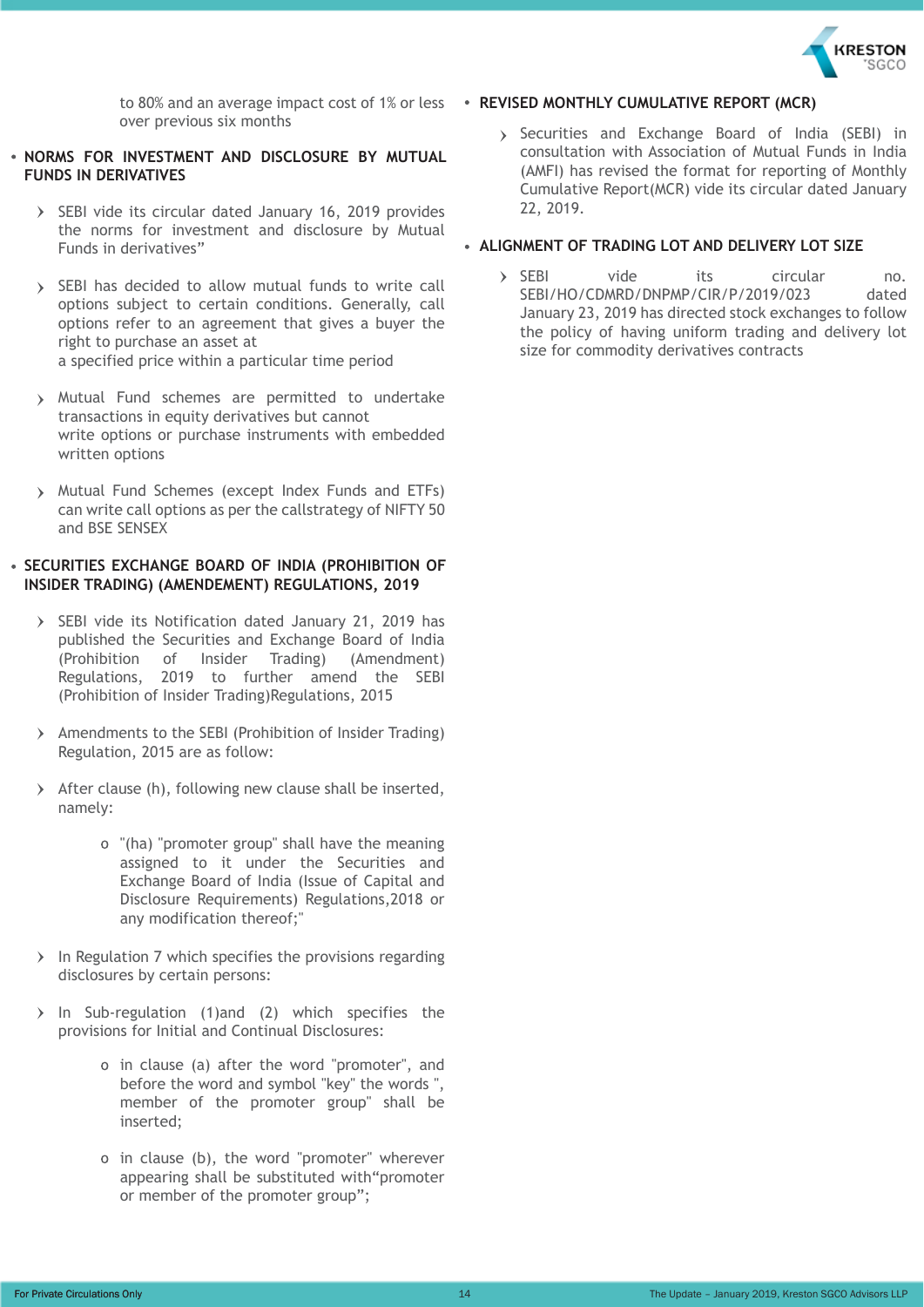



**FEMA**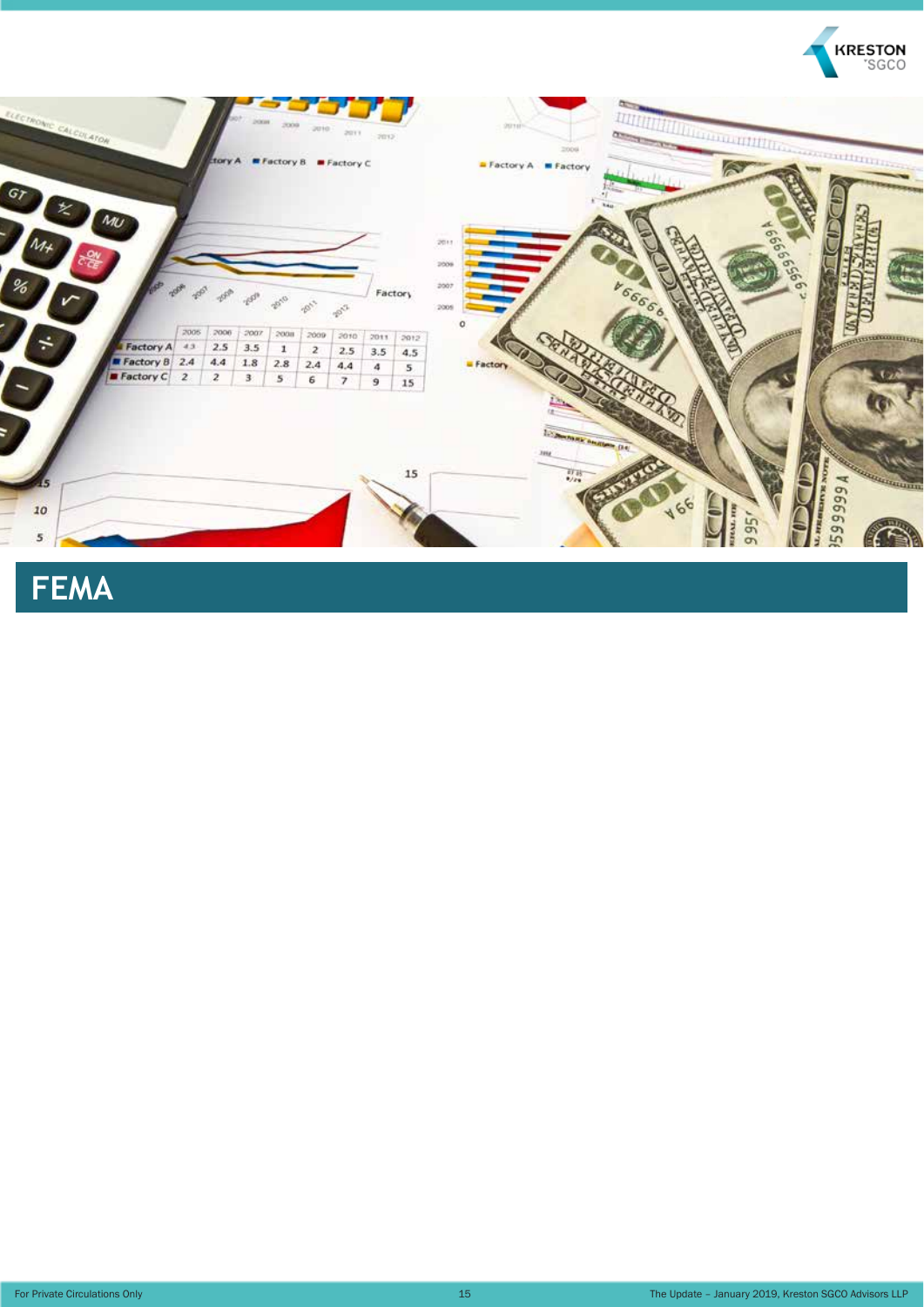

#### **FEMA**

#### **External Commercial Borrowing (ECB) – The new framework**

A.P. (DIR Series) Circular No. 17

With a view to rationalize the existing framework for ECB and Rupee Denominated Bonds (RDB), the Reserve Bank of India (RBI) introduced a new framework vide A.P. (DIR Series) Circular No. 17 dated 16th January, 2019 which is instrument neutral.

The salient features of the new framework are as under:

- i) Merging of Tracks I and II as "Foreign Currency denominated ECB" and merging of Track III and Rupee Denominated Bond (RDB) framework as "Rupee Denominated ECB";
- ii) "Eligible Borrowers" shall include all entities eligible to receive FDI;
- iii) The lender should be resident of Financial Action Task Force (FATF) or International Organization of Securities and Commission (IOSCO) compliant country to qualify as "Recognised Lender";
- iv) Minimum Average Maturity Period (MAMP) will be 3 years for all ECBs subject to certain exclusions;
- v) Introduction of Late Submission Fees (LSF) for delay in reporting

ECB up to USD 750 million or equivalent per financial year, which otherwise are in compliance with the parameters and other terms and conditions set out in the new ECB framework, will be permitted under the "Automatic route"

The amended policy will come into force with immediate effect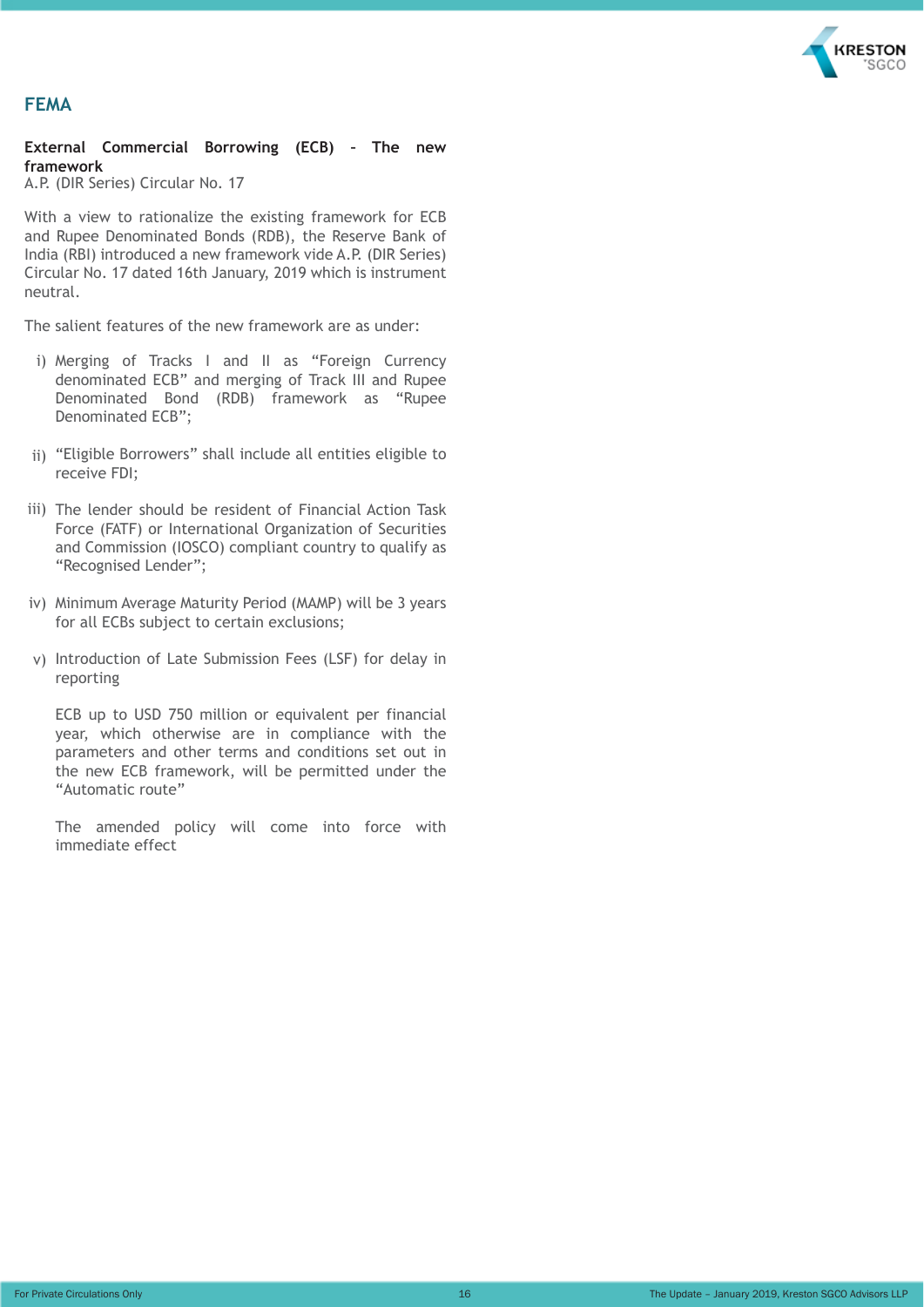

### **Due Dates**

#### **GST Due dates of GST from 11 February 2019 To 15 March 2019**

|                | <b>Due Date</b> | Authority                     | Form No               | <b>Description</b>                                                                                                                                                                                               |
|----------------|-----------------|-------------------------------|-----------------------|------------------------------------------------------------------------------------------------------------------------------------------------------------------------------------------------------------------|
| $\mathbf{1}$   | 11-02-2019      | GST                           | $GSTR - 1$            | Applicable to those taxpayers with Annual Aggregate Turnover more than<br>1.5 Crore for the month of January 2019                                                                                                |
| $\overline{2}$ | 13-02-2019      | <b>GST</b>                    | $GSTR - 6$            | Monthly return for the month of January 2019 for Input Service Distributors                                                                                                                                      |
| $\mathfrak{Z}$ | 20-02-2019      | <b>GST</b>                    | GSTR - 3B             | Monthly return for the month of January 2019 for Input Service Distributors                                                                                                                                      |
| $\overline{4}$ | 20-02-2019      | <b>GST</b>                    | $GSTR - 5$            | Monthly return for the month of January 2019 for Non-Resident foreign<br><b>Tax Payers</b>                                                                                                                       |
| 5              | 20-02-2019      | GST                           | GSTR - 5A             | Monthly return for the month of January 2019 for NRI OIDAR Service Provider                                                                                                                                      |
| 6              | 21-02-2019      | State Govt.<br>(Maharashtra)  | <b>VAT Return</b>     | Dealers not covered under GST (Eg:Alchohol)                                                                                                                                                                      |
| $\overline{7}$ | 28-02-2019      | <b>GST</b>                    | $GSTR - 7$            | Monthly return for the month of October 2018, November 2018, December 2018<br>for authorities deducting tax at source.                                                                                           |
| 8              | 28-02-2019      | <b>GST</b>                    | <b>GSTR - 11</b>      | Monthly return for the month of January 2019 for inward supplies statement for<br>persons having UIN (Unique Identification Number)                                                                              |
| 9              | 21-02-2019      | <b>MSME</b>                   | <b>MSME</b><br>Form I | All the Specified Companies, required to file details of all outstanindg dues to<br>Micro or small enterprises suppliers existing on 22 January, 2019 within<br>30 days i.e. the due date is on 21 February 2019 |
| 10             | 28-02-2019      | <b>VAT Audit</b><br>$16 - 17$ | Form 704              | VAT Audit for the period 2016-17 if the aggregate turnover is 25 lakhs or more                                                                                                                                   |
| 11             | 10-03-2019      | GST                           | GSTR <sub>7</sub>     | Monthly return for the month of February 2019 for authorities deducting tax<br>at source                                                                                                                         |
| 12             | 10-03-2019      | <b>GST</b>                    | GSTR 8                | Monthly return for the month of February 2019 for e-commerce operators<br>registered under gst                                                                                                                   |
| 13             | 11-03-2019      | GST                           | $GSTR - 1$            | Applicable to those taxpayers with Annual Aggregate Turnover more than<br>1.5 Crore for the month of February 2019                                                                                               |